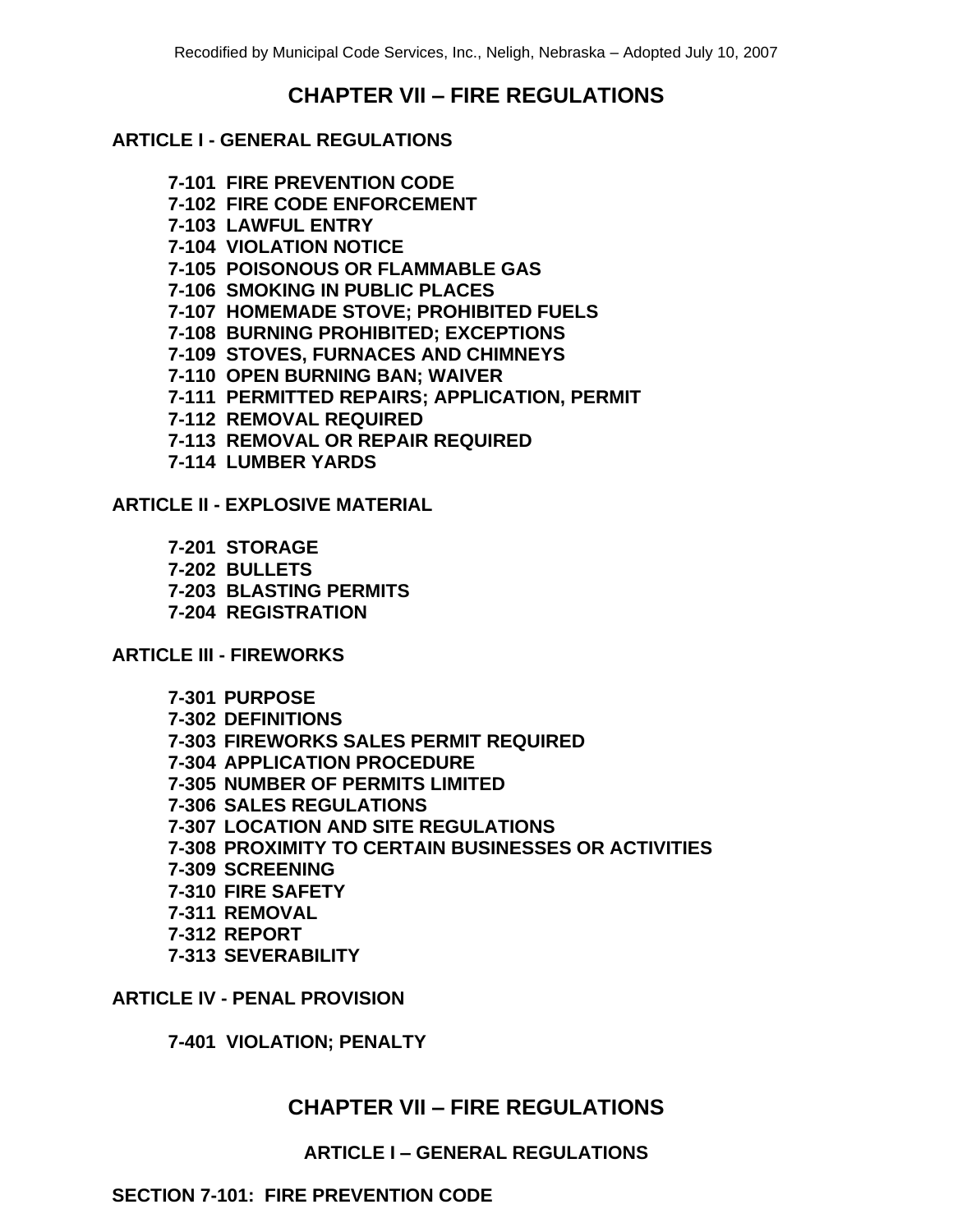The rules and regulations promulgated by the office of the state fire marshal relating to fire prevention are incorporated by reference into this code and made a part of this article as though spread at large herein, together with all subsequent amendments thereto. Three copies of the Fire Prevention Code shall be on file with the city clerk and shall be available for public inspection during office hours.

# **SECTION 7-102: FIRE CODE ENFORCEMENT**

It shall be the duty of all city officials to enforce the incorporated fire code provisions, and all infractions shall be reported immediately to the City Council.

## **SECTION 7-103: LAWFUL ENTRY**

It shall be the duty of the owner, lessee or occupant of any building or structure, except the interiors of private dwellings, to allow the fire inspector, as designated by the City Council, to inspect the structure for purposes of ascertaining and enumerating all conditions therein that are likely to cause fire, or any other violations of the provisions of the city ordinances in regard to the possibility of fire hazard.

# **SECTION 7-104: VIOLATION NOTICE**

It shall be the duty of the owner, lessee, or occupant of any building or structure that was lawfully inspected as herein prescribed, and who receives written or verbal notice of a violation of any of the provisions of the city ordinances, to correct the condition within five days of the date of receipt of such notice.

## **SECTION 7-105: POISONOUS OR FLAMMABLE GAS**

Any person, firm or corporation desiring to store or keep in the City any form of poisonous or flammable gas or liquefied petroleum gas in excess of 100 gallons or to add to, enlarge or replace any facility used for the storage of such gases must first get permission from the City Council. The Council shall require the name of the gas, the place of storage, and the amount of gas stored. If permission is granted, the City Council shall prescribe such rules, regulations and precautionary actions as may be deemed necessary. Permit requirements for the initial construction or location of storage facilities shall not apply to those facilities in existence on the effective date of this ordinance; provided, any such present use that is discontinued for a period of 60 days shall not be revived without a permit. (Ref. Neb. Rev. Stat. §17-549)

## **SECTION 7-106: SMOKING IN PUBLIC PLACES**

It shall be unlawful for any person to ignite a lighter, strike a match, or indulge in the smoking of tobacco on or in any building or structure at which any public meeting is held to which the general public is entitled to be present.

## **SECTION 7-107: HOMEMADE STOVE; PROHIBITED FUELS**

It shall be unlawful for any person to allow crank case drainings, oil or other flammable substances, other than wood, to be burned in a homemade stove.

## **SECTION 7-108: BURNING PROHIBITED; EXCEPTIONS**

It shall be unlawful to start or build or cause to start or build or to maintain any fire on public or private property; provided, however, the provisions of this section shall not apply to the following:

1. For recreational purposes or for outdoor cooking of food for human consumption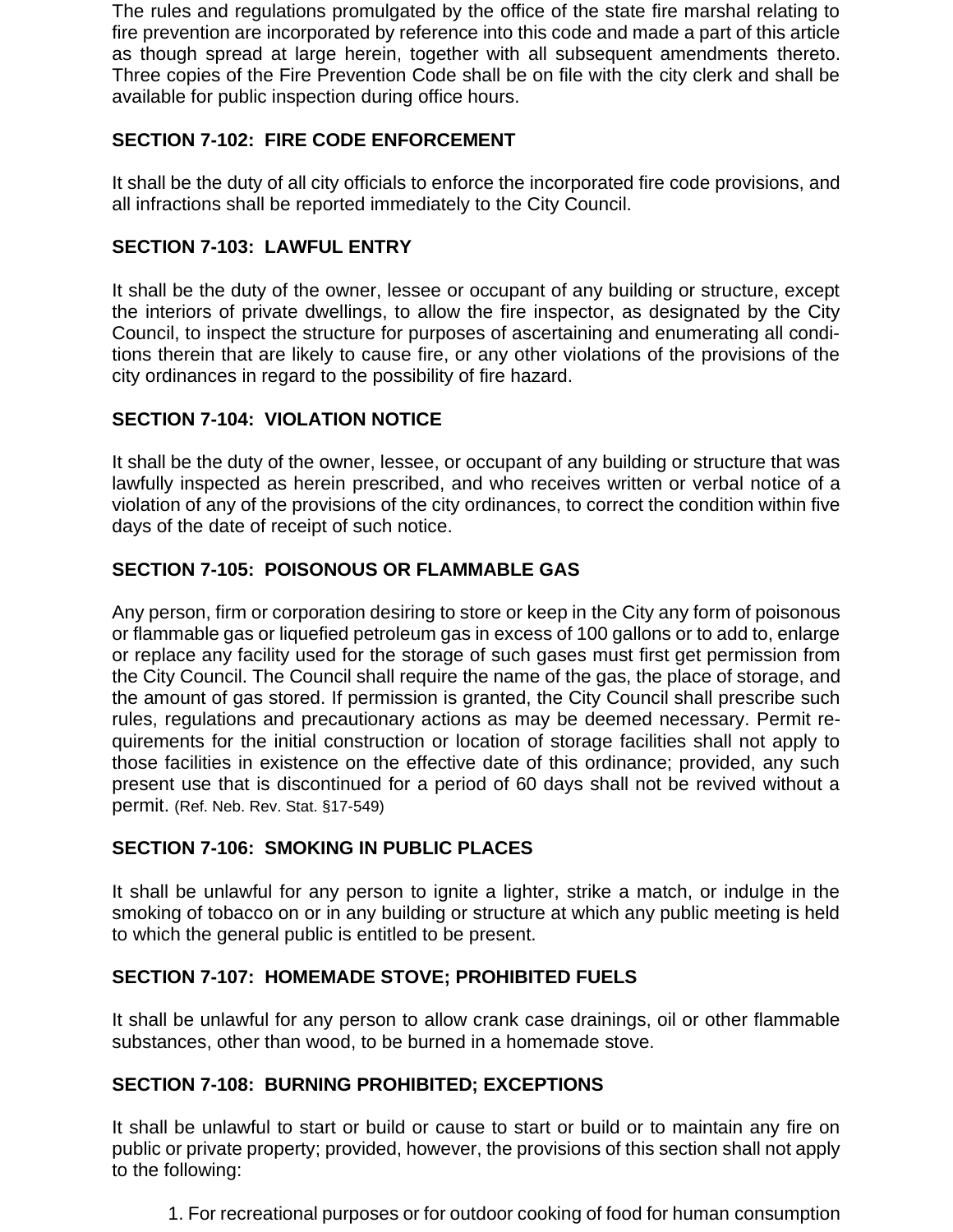on other than commercial premises and no nuisance or hazard is created.

2. For essential agricultural operations in the growing of crops if no nuisance or traffic hazard is created.

3. Fires set in the operation of smokeless flare stacks for the combustion of waste gases, provided emissions therefrom: (A) are not of a shade or density equal to or darker than that designated as No. 1 on the Ringlemann Chart or its equivalent; (B) are not of such opacity as to obscure an observer's view to a degree equal to or greater than that designated as No. 1 on the Ringlemann Chart or equivalent.

4. When a permit has been obtained from the city clerk for: (A) destroying dangerous materials or diseased trees; (B) training public or industrial fire fighting personnel; (C) land clearing on roads, or other construction activity.

### **SECTION 7-109: STOVES, FURNACES AND CHIMNEYS**

All furnaces, stoves and other heating devices shall be installed at a proper distance from combustible materials and portions of the building. Any combustible materials or portions of the building that are dangerously close to such heating devices shall be protected by non-combustible material. This section shall apply both to existing structures and those which may hereafter be erected.

### **SECTION 7-110: OPEN BURNING BAN; WAIVER**

1. There shall be a statewide open burning ban on all bonfires, outdoor rubbish fires and fires for the purpose of clearing land. The fire marshal or his/her designee may waive an open burning ban issued under this section for an area under his/her jurisdiction by issuing a permit to a person requesting permission to conduct open burning. Said permit shall be in writing on a form provided by and signed by the fire marshal.

2. The fire marshal or his/her designee may waive the open burning ban in his/her district when conditions are acceptable to him/her. Anyone burning in such district when the open burning ban has been waived must notify the marshal of his/her intention to burn.

(Ref. Neb. Rev. Stat. §81-520.01)

## **SECTION 7-111: PERMITTED REPAIRS; APPLICATION, PERMIT**

It shall be unlawful for any person to repair, alter or add to any building where the repair is less than 50% of the building unless the said person shall first submit an application to the city administrator to make such repairs, alterations or to add to any building and shall state on the application that the material used will be non-combustible and approved by the building inspector. Repairs in the form of patching and other minor repairs shall not require a permit. (Ref. Neb. Rev. Stat. §17-550)

## **SECTION 7-112: REMOVAL REQUIRED**

In the event that any wooden or combustible building or structure, or any non-combustible building is damaged to the extent of 50% or more of its value, exclusive of the foundation, it shall not be repaired or rebuilt but shall be taken down and removed within 15 days from the date of such fire or other casualty. (Ref. Neb. Rev. Stat. §17-550)

## **SECTION 7-113: REMOVAL OR REPAIR REQUIRED**

In the event that a building becomes damaged by fire, wind, flood, vandalism or any other cause to the extent of less than 50% of its value, exclusive of the foundation, it shall be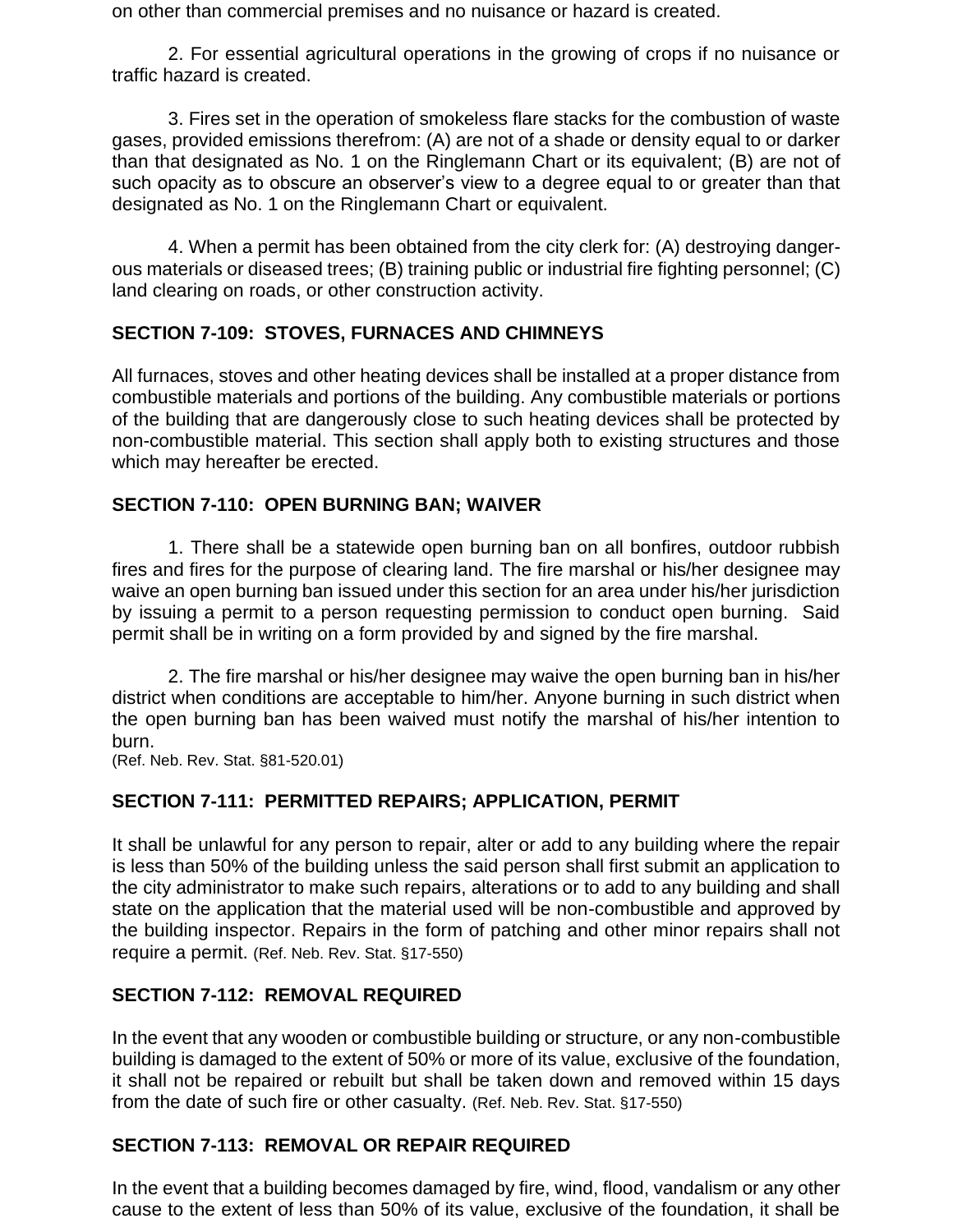the duty of the owner, lessee or occupant to remove or repair the said building in accordance with the provisions of this article. It shall be unlawful for any person to allow a building to stand in such damaged or decayed condition. Any such building shall be removed or repaired within 30 days after receiving notice to do so by the City Council.

### **SECTION 7-114: LUMBER YARDS**

It shall be unlawful for any person to locate, establish or maintain any lumber yard or place for the piling, storing, keeping or selling lumber, or to keep any lime, lath, shingles, hay, straw or other combustible materials on any lot or parcel of ground, unless the same are securely kept in a building constructed of brick, stone, concrete, or other noncombustible material; provided, the foregoing shall not apply to lumberyards now established and in use. (Ref. Neb. Rev. Stat. §17-549)

## **ARTICLE II – EXPLOSIVE MATERIAL**

### **SECTION 7-201: STORAGE**

Dynamite and other explosives shall be stored in a proper receptacle made of concrete, metal or stone, which shall be closed at all times except when actually in use. Such receptacle shall not be located in any room where there is a flame or flammable materials.

#### **SECTION 7-202: BULLETS**

Cartridges, shells and percussion caps shall be kept in their original containers away from flame, flammable materials and high explosives.

#### **SECTION 7-203: BLASTING PERMITS**

Any person wishing to discharge high explosives must first secure a permit from the City Council and shall discharge such explosives in conformance with such directives and precautions as may be prescribed under the direction and supervision of the Council. In no case shall any person perform blasting operations unless operating under the direct supervision of a person in possession of a valid user's permit issued by the Nebraska State Patrol. (Ref. Neb. Rev. Stat. §17-556)

#### **SECTION 7-204: REGISTRATION**

Any person keeping or storing dynamite, nitroglycerin, gun powder or other high explosives in any quantity shall register such information as the City Council may require with the city clerk, who shall forward such information to the local fire official.

#### **ARTICLE III – FIREWORKS**

#### **SECTION 7-301: PURPOSE**

The sale of any fireworks increases the risk of danger to public health and safety. The City, however, recognizes the historic role of fireworks as a means of celebration within the United States and the State of Nebraska and therefore allows the sale of consumer fireworks upon compliance with the following regulations, which are enacted to protect public health and safety. (Ord. No. 600, 12/28/09) (Am. by Ord. No. 617, 2/8/11)

#### **SECTION 7-302: DEFINITIONS**

For the purposes of this article, the following definitions shall apply: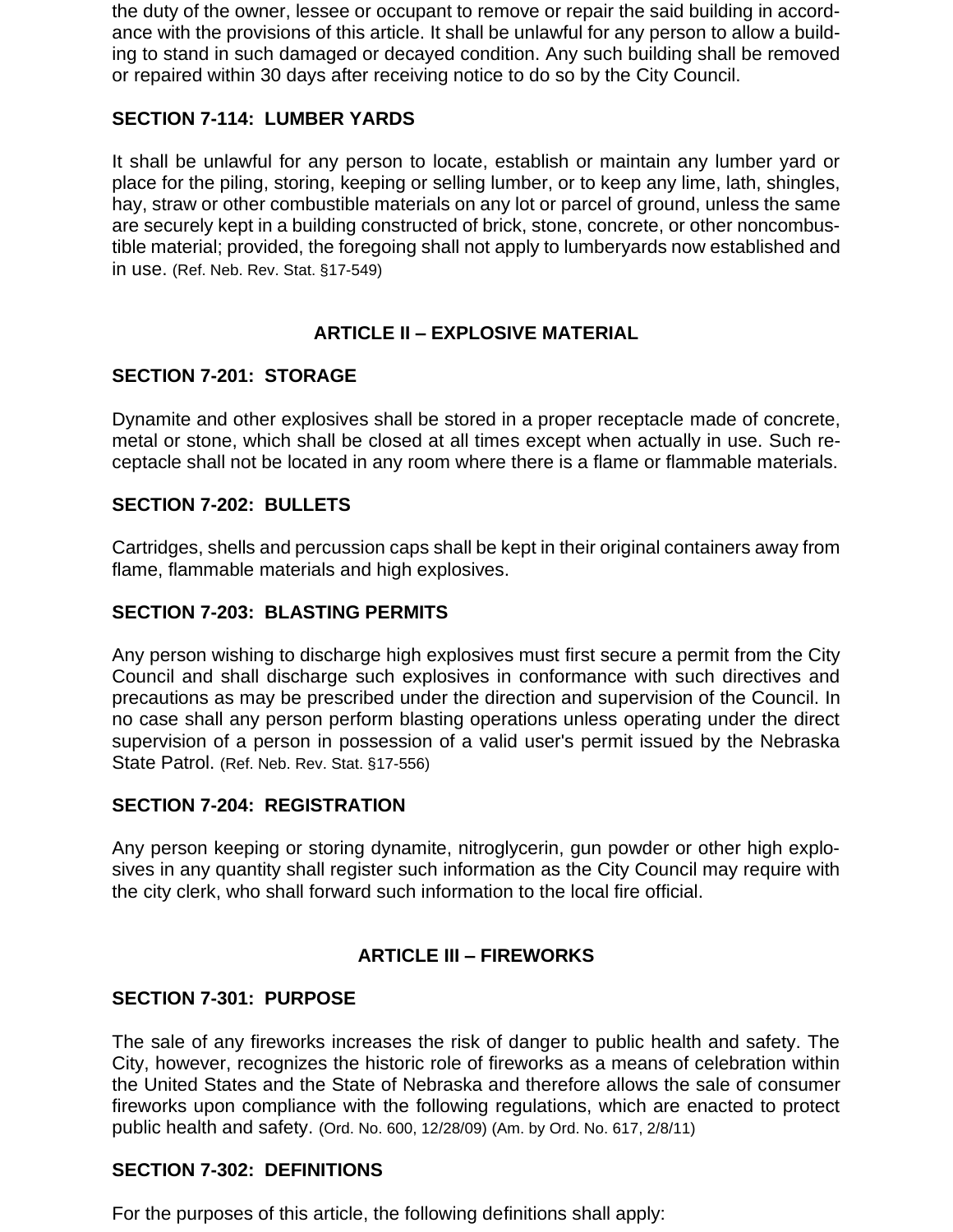1. "Fireworks" shall mean any composition or device designed for the purpose of producing a visible or audible effect by combustion, deflagration, or detonation and which meets the definition of consumer or special fireworks set forth by the United States Department of Transportation in Title 49 of the Code of Federal Regulations.

2. "Consumer fireworks" shall mean consumer fireworks as defined by Neb. Rev. Stat. §28-1241, as amended.

3. "Community betterment" shall mean that which generally betters or enhances the community of the City, such as:

- A. The acquisition, improvement and maintenance of parks and recreational facilities, public equipment and other items for community use and enjoyment or to be used by the City in service to the community;
- B. The recruitment and attraction of new businesses and jobs to the city community;
- C. Athletic programs for the community; and
- D. Other acquisitions, services or programs of general benefit to the city community.

4. "Net proceeds" shall mean gross sales less the cost of fireworks, application and permit fees, rental or lease expense, advertising and similar costs of operation of the fireworks stand. Volunteer salespersons shall be used and any remuneration paid or given to persons performing services in connection with the sale of fireworks shall not be deemed a cost of operation.

5. "Fireworks season" shall mean, cumulatively, the periods during which consumer fireworks may be sold at retail during any given year, namely June 24 through July 5 inclusive.

6. "Contractor" shall mean a corporation, organization or individual having a valid license or permit from the State of Nebraska for the retail sale of consumer fireworks which has a contract with a not-for-profit corporation or organization to sell consumer fireworks within the City and which not-for-profit corporation or organization shall use the net proceeds from the sale of such consumer fireworks for community betterment in the City.

(Ord. No. 600, 12/28/09) (Am. by Ord. Nos. 617, 2/8/11; 620, 4/12/11)

#### **SECTION 7-303: FIREWORKS SALES PERMIT REQUIRED**

1. It shall be unlawful for any person or entity to sell, offer for sale, or hold for sale any fireworks in the City unless and until such person or entity shall have first obtained a permit therefor from the City Council and shall have complied with this article in all respects. Such a permit shall be valid for only one fireworks season, and the issuance of a permit for one particular fireworks season does not create any expectation of or property interest in the issuance of a permit for another fireworks season. Each separate location for the sale of fireworks shall be required to have a separate permit from the City.

2. In instances where a not-for-profit corporation or organization has contracted with a contractor for the retail sale of fireworks at a particular location, the permit from the City shall list both the not-for-profit corporation or organization and the contractor as the permit holders at such location. A contractor shall be required to have a separate permit for the retail sale of fireworks from the state fire marshal for each location in the City at which it proposes to sell fireworks.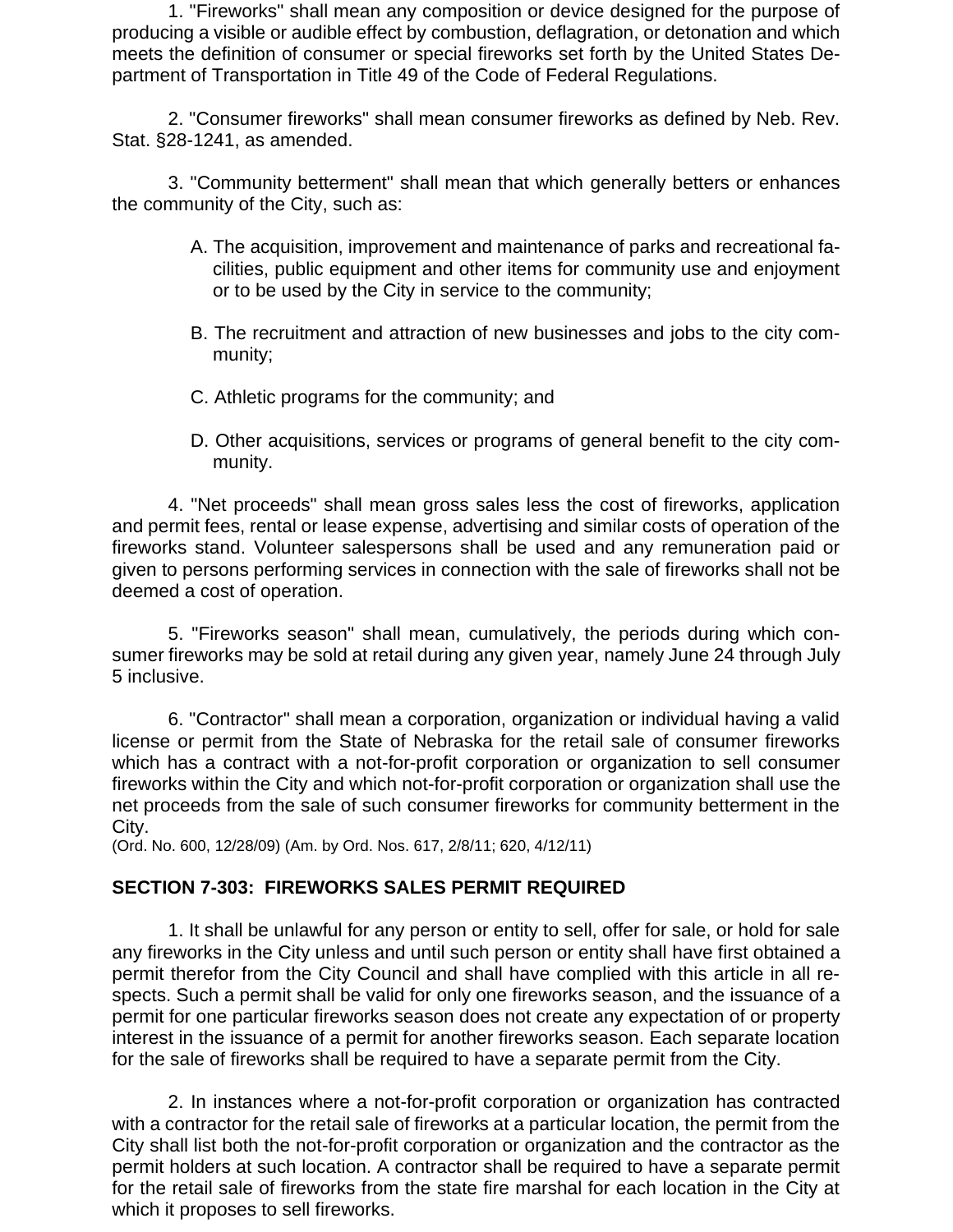# **SECTION 7-304: APPLICATION PROCEDURE**

- 1. Application for a fireworks sales permit shall be made in the following manner:
	- A. Application shall be made on such form as shall be prescribed by the city clerk and shall be filed with the said clerk only from January 1 through January 31 of the year for which the permit is sought.
	- B. Only the following organizations, associations or entities shall be eligible for a permit:
		- i. Nonprofit organizations and associations using volunteer salespersons and which will use the net proceeds from the sale of fireworks for community betterment purposes within the City.
		- ii. Contractors, as such term is defined in Section 7-302(F) of the Valley Municipal Code, as amended.
	- C. The application shall include all of the following:
		- i. A site and floor plan, drawn to scale in a manner acceptable to the city building inspector, showing location of the stand or tent, setback from rights-of-way, distance to nearest building or structure, placement of fire extinguishers, all entrances and exits, dock storage areas, pedestrian traffic flow, parking areas and vehicular traffic flow, and nature of occupants of nearest buildings.
		- ii. A sign plan showing the location and size of all planned signage. A temporary sign permit shall be obtained separately, if required.
		- iii. Detailed information on the tent or stand to be erected on the site.
		- iv. Detailed information regarding the plan for storage of all fireworks during both open and closed hours.
		- v. If the applicant has held a permit in any of the three preceding years, it must file with its application a written statement of the income and expenses from the sale of its fireworks within the City for each of such years, together with a statement of its community betterment expenditures made from the net proceeds from the sale of fireworks in each said year.
		- vi. The applicant shall state in detail the nature of the community betterment purpose for which the net proceeds from the current year's sale of fireworks will be utilized if the permit is granted.
		- vii. A signed statement from the owner of the property upon which the sales will be conducted, granting the applicant permission to so utilize the property.
		- viii. An application fee of \$50.00 shall be paid to the city clerk with the application. None of the application fee will be refunded.
		- ix. If the applicant is a contractor, the following information shall be supplied: the full name, address, phone number and e-mail address of the contractor and a copy of the signed contract with the not-for-profit corporation or or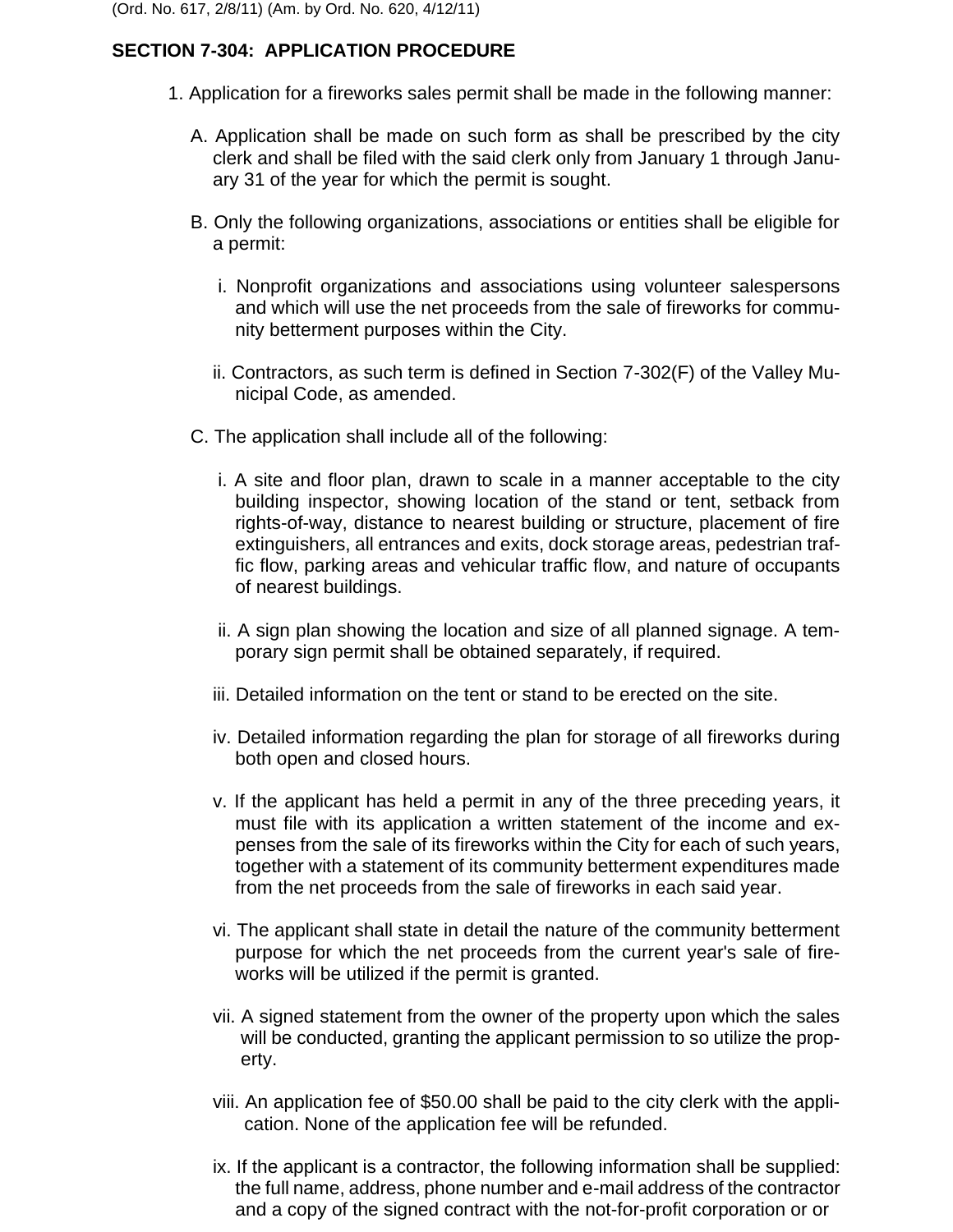ganization.

2. After the application filing period, the city clerk shall review the applications and submit recommended point tallies on the same to the City Council. The city building inspector shall review the applications and, if necessary, consult with other city departments, and forward general recommendations on the applications to the city clerk and to the City Council regarding issues relevant to the applications. Applications will be evaluated on the following criteria point system:

- A. Each year all applications will start out with a total of 20 points.
- B. Applications shall be automatically disqualified if they are received after January 31 or if the applicant is a prior-year permit holder that has displayed and/or sold or attempted to sell illegal fireworks or has otherwise violated the law regarding the operation of its fireworks stand.
- C. Applications that are not disqualified will be reviewed by the city clerk and will lose points according to the following schedule:

| Point            |                                              |
|------------------|----------------------------------------------|
| <b>Deduction</b> | <i><b>Infraction</b></i>                     |
| 2                | Missing information regarding the fireworks  |
|                  | sales application                            |
| $\overline{2}$   | Missing information regarding the tent or    |
|                  | stand to be used                             |
| 2                | Missing information regarding the sign plan  |
| $\overline{2}$   | Missing information regarding the storage of |
|                  | fireworks                                    |
| 2                | Missing information regarding the site plan  |
| 5                | Lack of sufficient detail or inadequacy      |
|                  | regarding proposed community betterment      |
|                  | expenditures                                 |
| 5                | Lack of sufficient detail or inadequacy      |
|                  | regarding previous years income and          |
|                  | expenditures                                 |
| 5                | Concerns with proposed location based on     |
|                  | recommendation from city departments         |

3. In the event of a tie or ties after ranking, first preference shall be given to those eligible applicants that identify community betterment acquisitions or services programs which will benefit the City as a whole. Those that benefit only particular areas or neighborhoods of the City shall have second preference. If all other application requirements are met, special consideration will be given to applicants agreeing to re-locate and operate a fireworks stand.

4. After the application filing period and after the city clerk's submission of recommendations, the City Council shall review all applications and, by resolution, either approve, approve with conditions, or deny each such application.

5. Prior to issuance of the permit, the applicant shall pay to the City a permit fee of \$250.00 and shall supply to the city clerk a copy of a certificate of insurance issued by an insurance company in good standing, authorized to do business in the State of Nebraska, providing the applicant with combined liability coverage for bodily, injury and property damage in a minimum amount of \$300,000 per occurrence and \$1,000,000 in aggregate coverage and naming the City of Valley as an additional insured.

6. The permit may be obtained at the office of the city clerk only after an inspection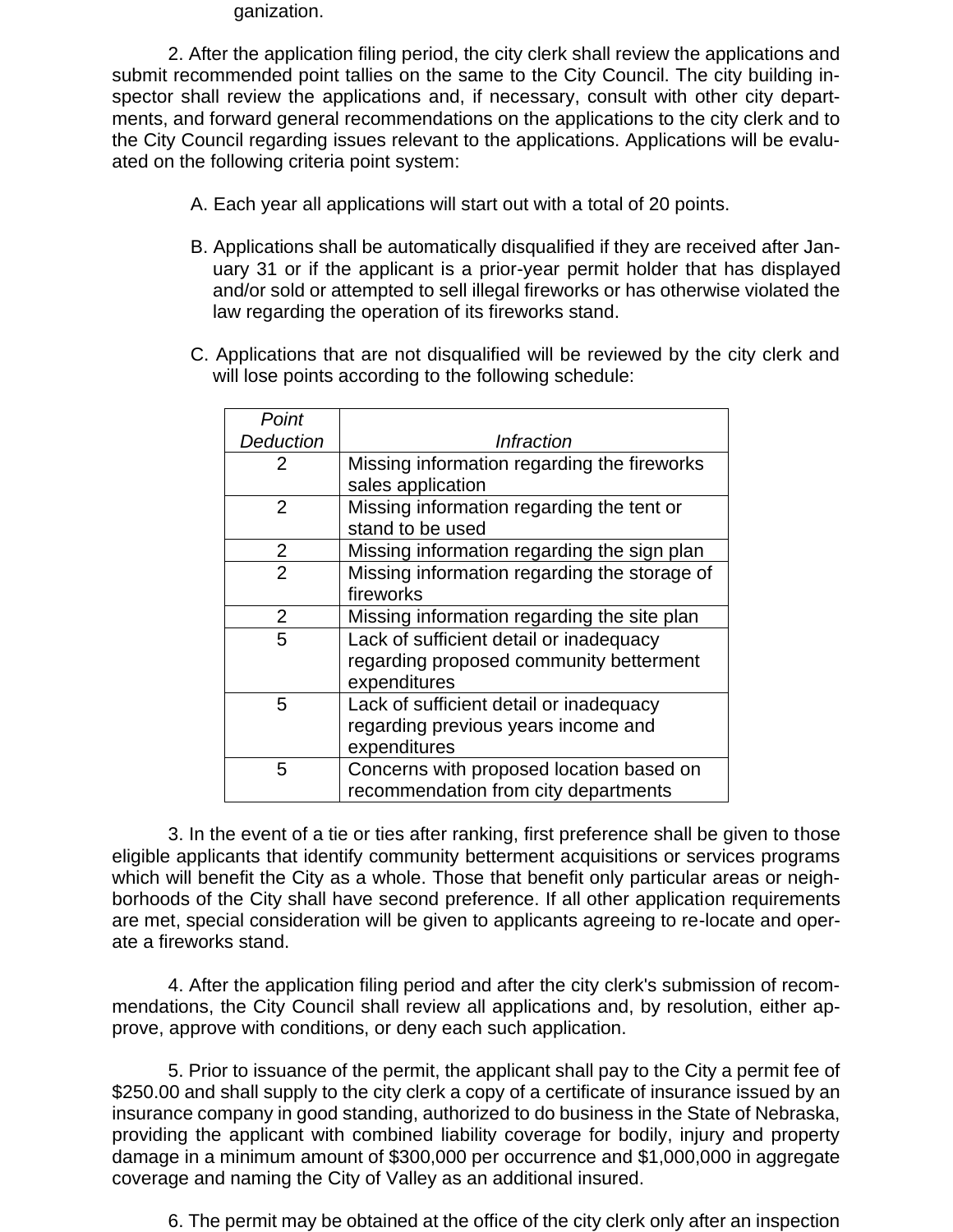of the fireworks stand or place of sale by the city building inspector to determine if such stand or place of sale conforms to all city laws, building codes, electrical codes, fire safety codes and land use regulations. The applicant shall request the City to make such inspection not later than 10 days prior to the opening day of the particular period of the fireworks season, and such inspection shall be made by the City within a reasonable time after the request

7. Permits will be valid only for the period specified in this article for the particular fireworks sales season and will automatically terminate on the specified ending date. A permit shall allow sales at only one location in the City. Permit holders shall not have any property right to or expectation of receiving a permit or operating a fireworks stand in the City in any future year or period.

8. The City Council may revoke a permit if it determines that the permit holder has violated this Code or any of the terms or conditions of the permit. Such revocation shall be effective immediately.

(Ord. No. 617, 2/8/11) (Am. by Ord. No. 620, 4/12/11)

### **SECTION 7-305: NUMBER OF PERMITS LIMITED**

Permits for the sale of fireworks shall be limited to two in number for a fireworks season, this number being the maximum number of permits that may normally be safely regulated by the City. (Ord. No. 617, 2/8/11)

#### **SECTION 7-306: SALES REGULATIONS**

Persons holding a permit to sell fireworks shall comply with the following regulations:

1. Permit holders may sell only consumer fireworks.

2. Permit holders may sell consumer fireworks only during the fireworks season. Within the fireworks season, consumer fireworks may be sold only between the hours of 8:00 a.m. and 10:00 p.m.

3. Permit holders shall, during such times in which consumer fireworks are being sold, have an adult in charge of its stand or retail outlet and shall display therein the required permit in a conspicuous manner and place.

4. Permit holders shall at all times comply with all regulations in this article or elsewhere in this Code and with state and federal laws.

5. Permit holders shall at no time sell any fireworks to any person under 12 years of age.

6. Any persons actually selling or offering for sale any fireworks shall be at least 16 years of age.

7. The permit holder shall issue a fireworks use safety pamphlet, approved by the City, to each person purchasing any fireworks.

8. The permit holder shall maintain sufficient security personnel on the site of the sales facility at all times when fireworks are stored on the site while the sales facility is closed. Between the salespersons on the site while the facility is open and the security personnel on the site while the sales facility is closed, the site shall be supervised and monitored 24 hours per day.

9. The permit holder shall obtain all licenses or permits required by the state of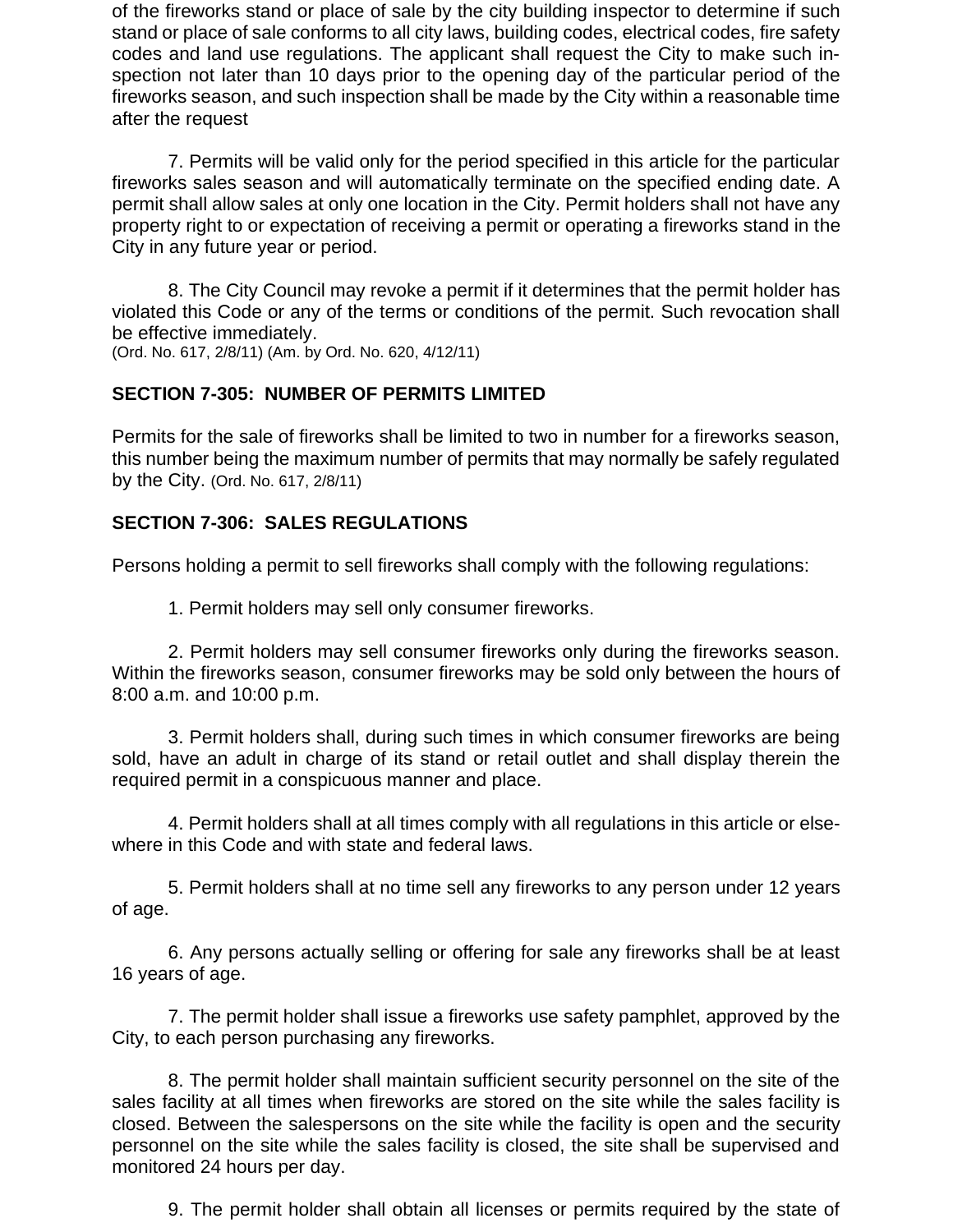## **SECTION 7-307: LOCATION AND SITE REGULATIONS**

1. In addition to all other requirements and regulations of the City, all temporary fireworks stands or places of sale of fireworks shall be located and set back at least 25 feet from the nearest public right-of-way and be separated from any permanent structure by a minimum of 50 feet.

2. Parking for the sales facility shall be provided on a surface approved by the city building inspector.

3. Any structure in which fireworks are sold and to which pedestrian traffic is allowed shall have a minimum of two points of ingress/egress located so that each point serves approximately one-half of the structure. Both ingress/egress locations shall be unobstructed at all times that the facility is open. (Ord. No. 617, 2/8/11)

#### **SECTION 7-308: PROXIMITY TO CERTAIN BUSINESSES OR ACTIVITIES**

1. Stands and areas where fireworks are to be sold shall be located at least 300 feet from any gasoline or liquid propane gas dispensing station or repair shop using flammable materials and at least 20 feet from any other establishment selling fireworks. Such distance shall be measured from the closest point where fireworks are sold or stored to the closest point where gasoline, liquid propane gas or combustible materials are dispensed or stored above ground or from the closest point where other fireworks are sold or stored, as the case may be.

2. Stands and areas where fireworks are to be sold shall be located at least 50 feet from any child-care center, school (any governmental or privately supported place or institution of education or physical instruction) or playground associated with any day-care center or school. Such distance shall be measured from the closest point where fireworks are sold or stored to the closest point of the day-care center, school or playground. Fireworks shall not be sold in an area zoned residential or in any zoning district which does not permit retail sales.

(Ord. No. 617, 2/8/11) (Am. by Ord. No. 620, 4/12/11)

#### **SECTION 7-309: SCREENING**

All stands and places for the sale of fireworks shall screen all supplies sold and stored so as to prevent other fireworks from being tossed or thrown into such supplies. (Ord. No. 617, 2/8/11)

#### **SECTION 7-310: FIRE SAFETY**

1. Fire extinguishers and "No Smoking" signs shall be placed on the site as required by the City's fire code regulations on retail display and sale of fireworks.

2. The permit holder shall comply with the rules for retail sales of consumer fireworks contained in that most recent edition of the National Fire Protection Association ("NFPA") Standard 1124, Chapter 7, which has been adopted by the state fire marshal. In the event of conflict between a provision of NFPA 1124, Chapter 7, and another rule in this Code, the stricter or more restrictive rule shall apply. A copy of the said NFPA 1124, Chapter 7, shall be maintained in the office of the city clerk for public review. (Ord. No. 617, 2/8/11)

#### **SECTION 7-311: REMOVAL**